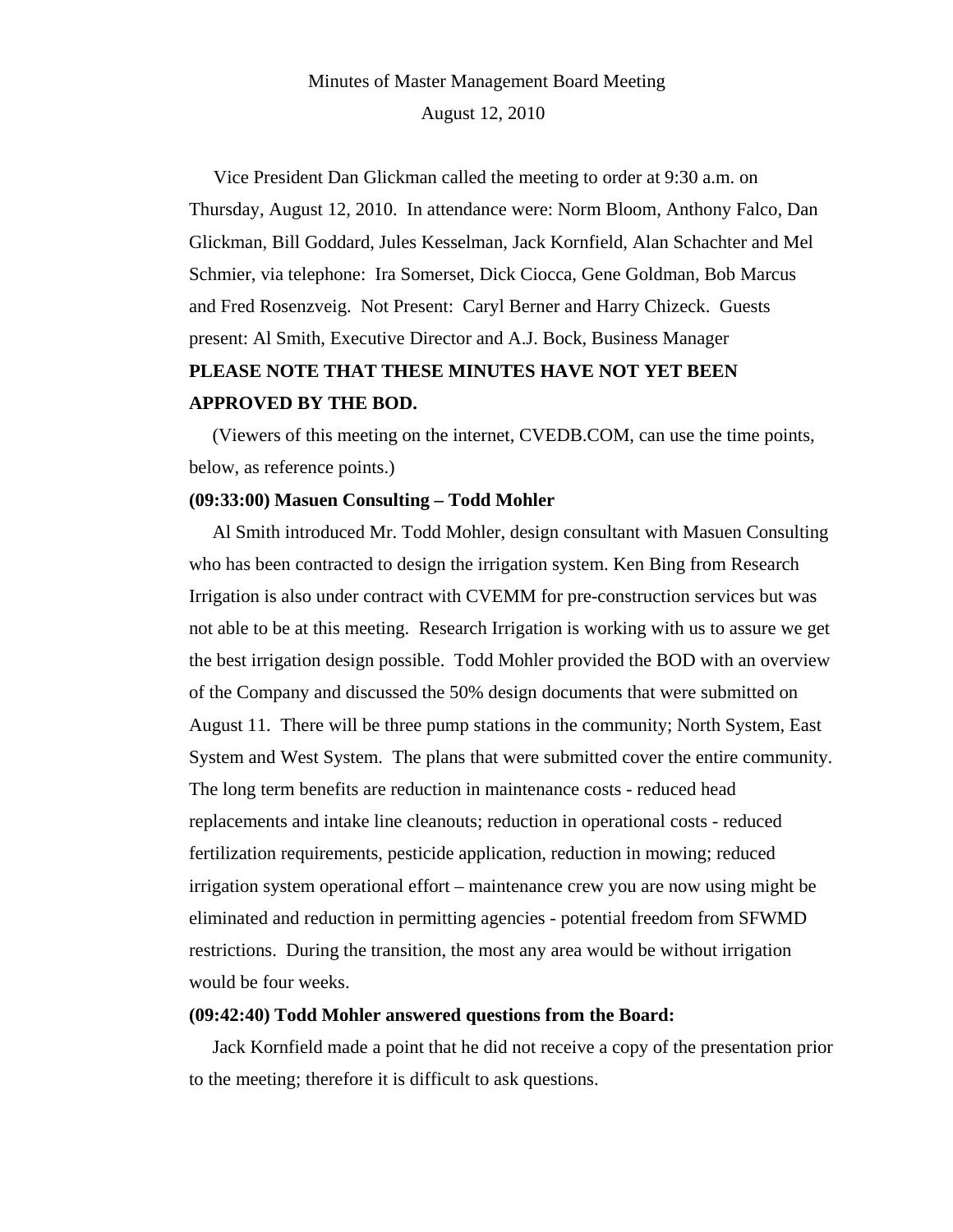Jack Kornfield: You indicated it takes approximately four weeks to complete each area, how many areas are there?

Todd Mohler: I suggested that in any area in the community, they not be without irrigation coverage more than four weeks during the transition.

Jack Kornfield: How much time will it take to implement the system?

Todd Mohler: Over the next three years.

Jack Kornfield: What are the current costs? Did the Committee members calculate the costs that we are spending to maintain the irrigation system?

Al Smith: Before we present the final design to the Board we will have an ROI (Return on Investment.)

Jack Kornfield: Do we have the actual costs that we are paying to maintain and repair our system?

Al Smith: We have about \$450,000 in operating costs - \$375,000 just to operate the irrigation system using the schedule we are on now plus \$100,000 in parts which is approximately \$550,000 a year plus additional costs. Dan Glickman stated that this is all in the budget.

Jack Kornfield: Can I get a copy of the actual costs and a copy of that breakdown.

What do you expect the current system you are putting in to be insured for?

Todd Mohler: That will be developed during the 100% design phase.

Jack Kornfield: Do we have insurance on the current system?

Al Smith: No, we do not.

Jack Kornfield: When a contractor takes over the system and if the system does not operate according to the signed criteria who pays?

Todd Mohler: Currently, Masuen Consulting has a proposal in front of MM to provide construction observation services and each task requires a separate notice to proceed. If the system is not operating as it is intended to, the system will not be signed off on.

Jack Kornfield: Are we paying as we go along to meet your modifications on the design?

Todd Mohler: No, you are paying for Masuen to complete a design on paper; MM will then bid out the design to a contractor; that contractor will do what is in the contract for a certain dollar amount; when the contractor does not do what is in the plans, you need to let him know.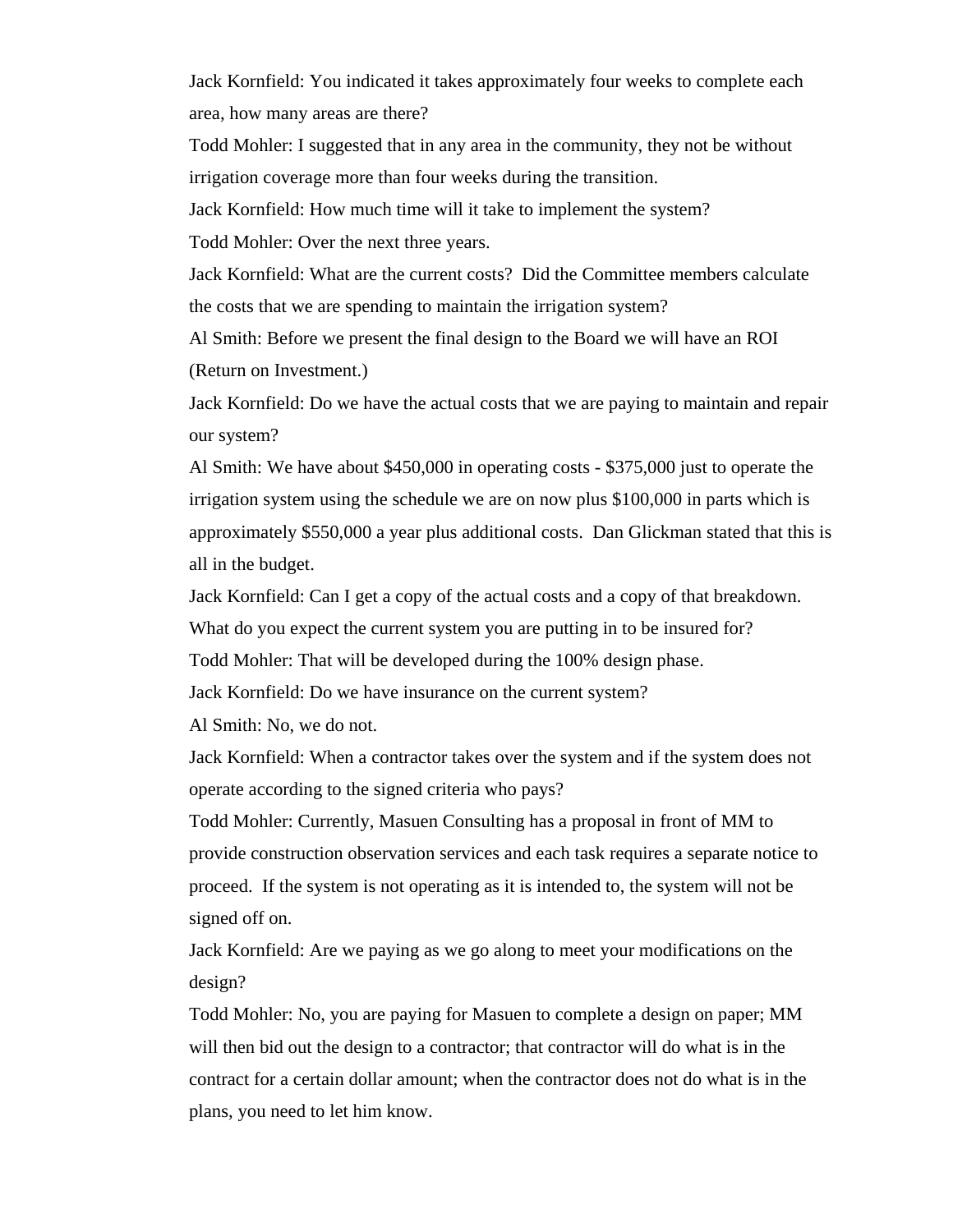Dan Glickman: We are currently at the 50% design phase, and although these questions are perfectly valid, they are premature because we are only in the design phase.

Al Smith: Some of your questions should be directed to the Irrigation Committee. On a project this size, we will require a performance bond.

Jack Kornfield: Mausen doesn't bear any costs in assuring that the particular design works?

Al Smith: If you are speaking about commissioning the system that is a very expensive process and is not typically done in Florida.

Todd Mohler: If Masuen did something incorrect in the design; that would be a legal matter.

Jack Kornfield: How will you integrate the current placement of landscape into your design?

Todd Mohler: At this point, landscape restoration is not something that can accurately be determined. We will include in the bid a 10% contingency dealing with landscape restoration which was discussed with the irrigation committee. Dan Glickman stated that the documents are available to Board members.

**(09:54:45)** Norm Bloom: Are there any penalties in place if there is a slip in the target date?

Al Smith: The schedule has slipped about two weeks because of the thorough review of the 50% design documents. There are currently no penalties in place. We were originally scheduled for September 6 to receive the 100% design documents – we are now looking at early October.

Jules Kesselman: Why would the mowing be less?

Todd Mohler: When irrigation is applied incorrectly, the standard property is overirrigated significantly. Because this system is struggling, you might not see as much of a benefit as with a standard property.

Bob Marcus: I was told on a number of occasions that Masuen would do a cost benefit analysis comparing replacing the whole system to re-using parts of the existing system.

Todd Mohler: It is Masuen's professional opinion that re-using existing equipment that is on the average of 30 years old is not worth pursuing. The irrigation contractor who is under separate contract with CVE, also concurred. The cost it would take to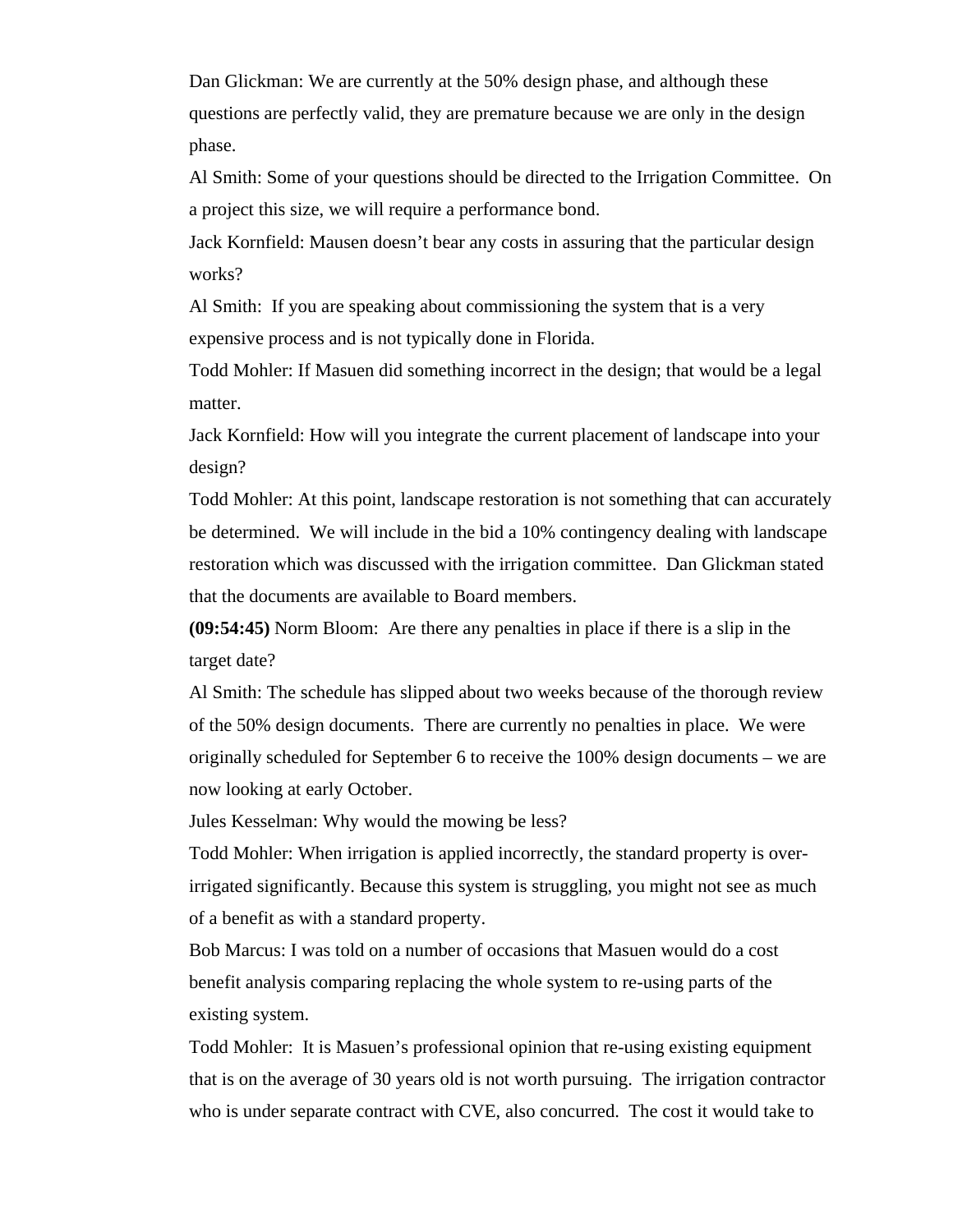determine what is salvageable from aged equipment would have already been spent to replace it.

Bob Marcus stated that he was not impressed with the contractor's review of it and his (Mr. Marcus') opinion is that lateral piping and many of the heads could be reused.

Todd Mohler: Our Company does irrigation auditing to determine the efficiency of systems. The average system efficiency is 40%. So reusing something that is 40% efficient and 30 years old does not make economic sense.

Jack Kornfield: Have you ever reused irrigation piping on a system our size? Todd Mohler: I don't recall any system of this size.

Jack Kornfield: Other than age, have you looked at our system in any other way? Todd Mohler: Yes, we observed with our eyes as well as received reports on mainline breaks from the irrigation committee.

Jack Kornfield: What do the reports state?

Todd Mohler: The reports stated that CVE is a very typical aged infrastructure.

Jack Kornfield: Are there any soil abnormalities?

Todd Mohler: In South Florida, projects will have sandy soil and calculations determining how many and what size of pumps are taken into consideration.

Anthony Falco: CenDeer recently did some new work on their system, and it is understood that you will be hooking up their systems, so we are re-using some of the systems – pool areas and Clubhouse.

Todd Mohler: Yes, we are.

# **A five minute recess was taken at 10:06am.**

# **(10:10:30) Open Mike:**

Norm Kaplan: stated that he is totally against Al Smith's plan to remove the living bushes along Southwest  $10<sup>th</sup>$  Street and the perimeter of CVE and replace them with \$72,000 of Cocoa Plum. Some of the areas are almost filled in, so there is no need to remove all of the plants – only the areas that require it should be filled in. Dan Glickman stated that this topic will be discussed during the Executive Director's report.

Roslyn Nehls: Asked if she could have a copy of the petition that was signed by residents asking for the stop at J&J; there are still dead trees around CVE that need to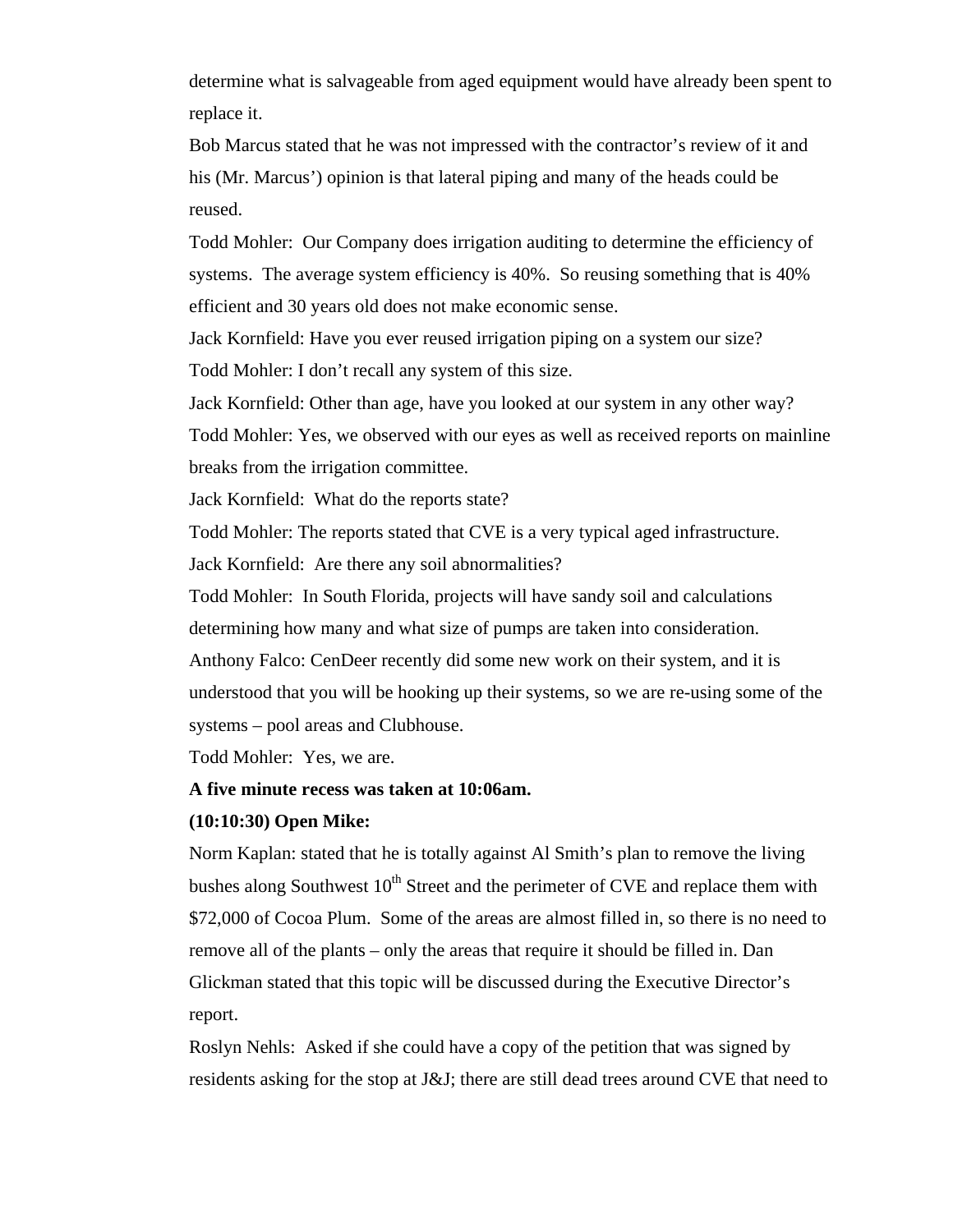be removed; would like to receive a copy of the minutes from the last transportation meeting.

Rhonda Pittone: Does not agree in planting hedges if there is no irrigation; would like a copy of the transportation minutes; still waiting to change the East route to Town Center to a later time on Saturdays as well as the stop at Muddy Waters.

# **(10:16:15) Minutes**

Anthony Falco moved to waive the reading of the Minutes of the July 15, 2010 meeting.

Dick Ciocca would like the minutes to be reflected that at approximately 12:11 p.m. the teleconference was accidently disconnected and Dick Ciocca was unable to connect to the rest of the meeting and that a quorum was still maintained. Ira Somerset e-mailed the Board changes that he would like in the minutes. They will be reviewed and then incorporated into the minutes. The minutes were accepted and approved as noted with the comments indicated. Motion passed 12:1 No vote: Jack Kornfield.

#### **(10:23:45) Financial Report – Norm Bloom**

The CVE Master Management Financial Report prepared by Norm Bloom was distributed to all Board members and discussed in detail. For the month of July 2010 the Total Income was \$907,801; Total Expenses were \$772,404; Net Income was \$135,397. YTD Total Income is \$6,308,520. Total Expenses are \$5,568,506; Net Income is \$740,014. Total Assets are \$2,534,796; Total Liabilities are \$1,095,125 and Total Equity is \$1,439,671. Cash on Hand is \$1,755,846; Prepaid Dollars are \$420,632; Overdue accounts receivable from unit owners is \$401,871 representing 555 unit owners.

 Jack Kornfield asked if the Treasurer keeps track of the President's discretionary expenditures. Mr. Bloom responded that the expenditures are tracked. Ira Somerset also responded yes and as President he has spent discretionary expenditures on office supplies and other items that were required on an immediate basis. Al Smith stated that Dan Glickman has not spent any discretionary funds since he has been in the role of acting President.

Anthony Falco moved to accept the Treasurer's Report; Jack Kornfield seconded. Motion passed unanimously.

### **(10:39:55) Presidents Report – Dan Glickman**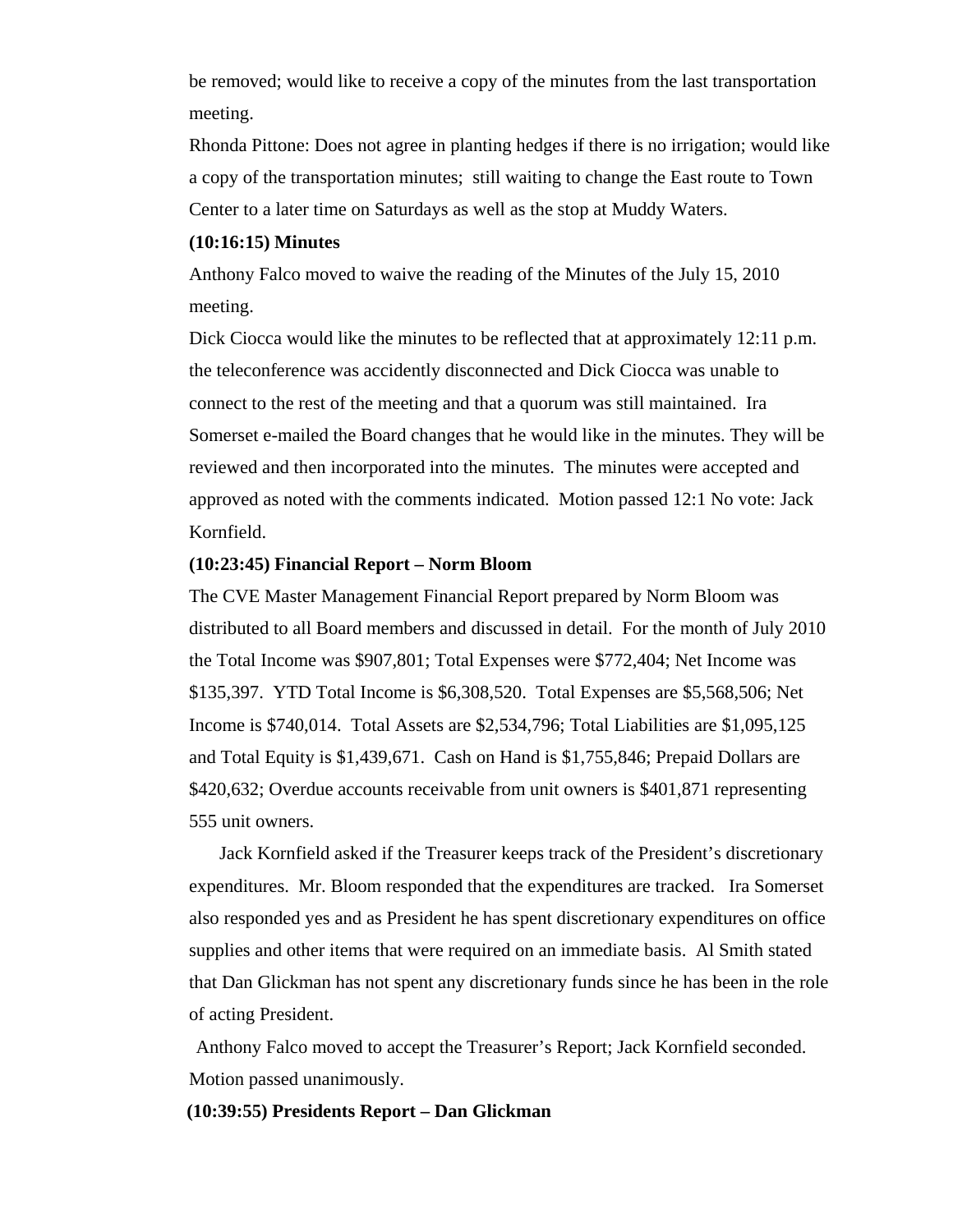Dan Glickman mentioned that the BCT is proposing a change in service to the #48 bus. This change affects CVE in that the #48 bus would be eliminated on Sunday only. There is a public hearing on Tuesday, September 14 at 2 p.m. Gene Goldman expressed great concern about this reduction in service. Jack Kornfield reminded Dan Glickman of the following motion that was passed at the April 15 BOD meeting: *Jack Kornfield moved to provide the information as to the current status of litigation that MM is involved in with the content of the case number so that residents can*  follow it. Dan Glickman seconded. Gene Goldman asked for a friendly amendment *to Post on the internet site, only the case number, name of case and name of court. Amendment accepted. Motion passed 13-1.* Dan Glickman stated that he will look into it. Jack Kornfield also mentioned that some time ago, the Board asked Patrick Murphy to look into whether we should have an ethics affidavit – we have not seen what was sent to him nor have we seen a formal reply. Ira Somerset responded that the discussion is not in order at this point. Ira Somerset responded that the information was sent to Pat Murphy and the motion included a statement, *"if he thought it was appropriate to have."* Pat Murphy has not responded as he's been busy with other items. Jules Kesselman stated that if BCT has to eliminate one day for budgetary reasons, they should eliminate a weekday as that route is used more on a Sunday than a Wednesday.

# **(10:48:10) Executive Director's Report – Al Smith**

Al Smith discussed with the Board the current schedule on the irrigation project. The completed construction documents will be received by the beginning of October. At that time, the administration process of pre-qualifying the bidders will begin. Because of the Christmas Holiday, the administration process will go through January 2011, with the construction contractor placed about mid-January. Research Irrigation, the contractor for pre-construction services, provided their estimate and cost at the 50% design phase of \$7,797,553 which does not include FPL costs of three 750 kilowatt transformers, asphalt repairs, landscape restorations and permitting fees. This will increase the total cost to approximately \$9,000,000. The project will have a three year construction period, so there will be an opportunity to proceed on a "pay as you go" basis.

 Point of Order was made by Jack Kornfield stating that there was no decision made to go through with this project.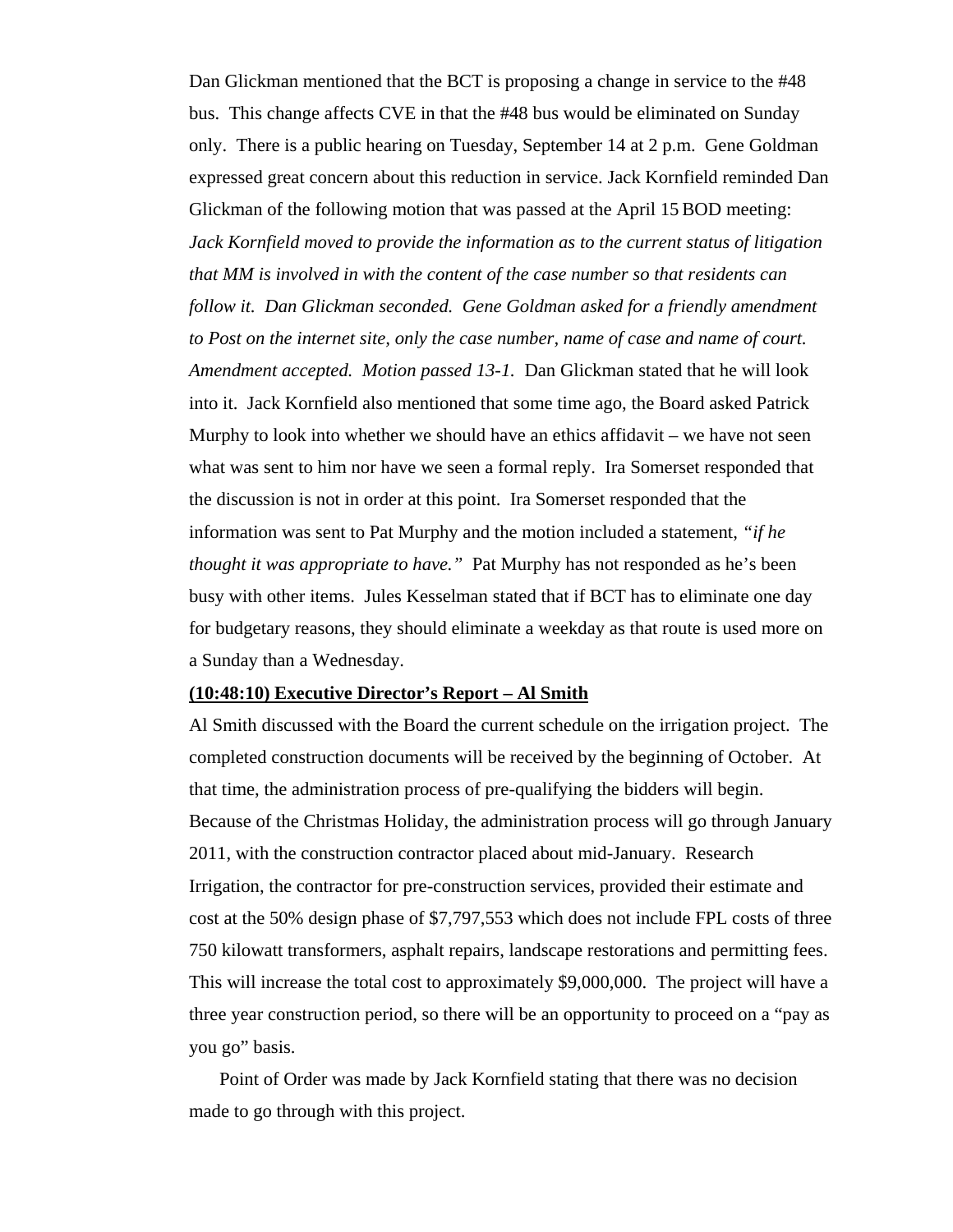Patrick Murphy, General Council, provided an update on legal matters and it was sent to the Board for their review. This report will be provided to us on a monthly basis.

 The invitation to bid was sent out on Monday, August 9 to 29 contractors on the hedge replacement. This project will be completed and priced in four phases. In the last three months, the ficus hedge plants on the West side of the property have recovered very nicely. The South side and North side have not and would be the 1st and  $2<sup>nd</sup>$  priority then the East as the  $3<sup>rd</sup>$  priority. Gene Goldman complimented Al Smith on the detail of the information he sent to the Board. The Real Estate Committee reviewed and discussed for approximately three hours, the Policy of Property Ownership Liens and Foreclosures. Al Smith sent the Board a copy in draft form. At this point, they do not have any properties identified as a foreclosure candidate.

(10:56:45) Jack Kornfield moved that no Company or individual shall be eligible to contract with CVEMM, if said company or individual employs an immediate family member of - or a person who is otherwise connected to an employee of CVEMM or a member of its BOD or its committees or volunteers or contractors.Dan Glickman ruled the motion out of order.

Jack Kornfield stated that because we are looking at acquiring properties we also need to look at disposing the properties. We should change the wording in the document to read "dispose of the property". Point of order made by Gene Goldman that Jack Kornfield's remarks are out of line and this should have been presented to the Committee. Dan Glickman stated that Jack Kornfield's comments are out of order because the document was presented as a "draft." Al Smith asked the Board to forward any comments to him via e-mail and he will discuss them with the Committee.

#### **(11:01:40) Business Manager's Report - Anthony Bock**

 Cool Team is scheduling ventilation changes to the Activity Center closet and electrical room; the pulley on a new air conditioning unit at LeClub was replaced and covered under warranty as well as the MM air conditioner. Home and Office A/C Inc. installed new mini split a/c units at the East and West guard houses; wall mounted thermostats in the Activity center and LeClub lobby were replaced with digital programmable thermostats to cut down on electrical costs. New window and door signage was installed at CVEMM, LeClub and Activity Center and an inventory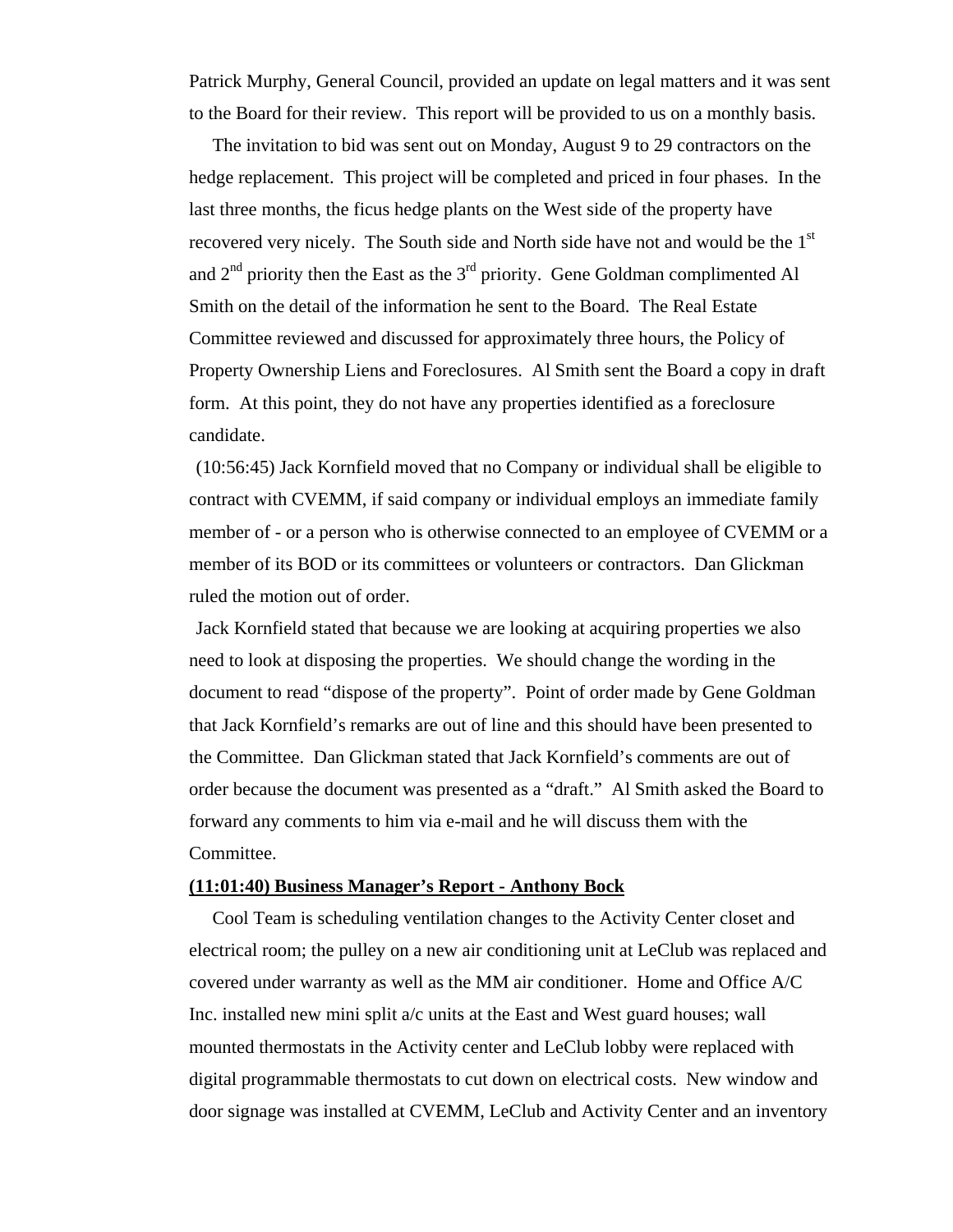was taken on the trolley stops and bus benches. Florida Arborist's completed phase one of tree trimming and removal of trees; Seacrest Services completed sod in areas recently irrigated at LeClub, Activity Center and Tilford pool; repairing Durham #6 irrigation pump station. McCabe Construction resolved city violation at Durham X with an expired permit. Signsations replaced signs at Prescott and Tilford as well as a damaged sign at Ventnor on the West Drive. Bill Goddard asked AJ to look into installing a blind to block the sun at the West Gate guardhouse. Anthony Falco asked about the status on the sign at the front gate. AJ stated that they are still waiting for the golf course approval. Bill Goddard asked if we have a contract with the golf course stating that they have to attach their sign to ours. Ira Somerset stated that the golf course sign and CVE's sign go together and initially there were permitting issues. The approval and permitting have been approved for some time and it is Signsations that is delaying completion. There is no agreement in writing stating that we have to have the golf course sign on CVE's. Dan Glickman asked Anthony Bock to check into the status on when the sign will be delivered and installed by Signsations. Norm Bloom asked Anthony Bock if there is a limit on his spending for the above mentioned projects. Mr. Glickman stated that the Executive Director, Al Smith, has the authority from the Board to proceed on these projects as he sees fit.

 Anthony Bock explained to the Board a situation in Cambridge D regarding a paving issue. They are in need of repaving their parking lot and would like MM to pay for the center of the road. Al Smith stated that he cannot find any notation in the Board Minutes stating that MM will be responsible for the middle of the road. Mel Schmier stated that there was a legal opinion by our council which stated MM was responsible for the parking streets. Dan Glickman stated that he will provide Al with a copy of the opinion. Ira Somerset mentioned that the legal opinion states MM is responsible for the parking street and would be replaced if the building was replacing the parking lot and the parking street was in very bad condition. Al Smith stated this particular proposal combined with the amount already spent with this vendor and street repairs exceeds \$20,000. If the Board feels that this is a separate job, then this is a non-issue. The Board agreed it is a separate job. Anthony Falco stated that there was a similar situation in Oakridge and they didn't want to pave the parking spaces; a channel was cut and it looks perfectly seamless. Mel Schmier stated that MM has a repair and maintenance easement on every street in the Village – we are responsible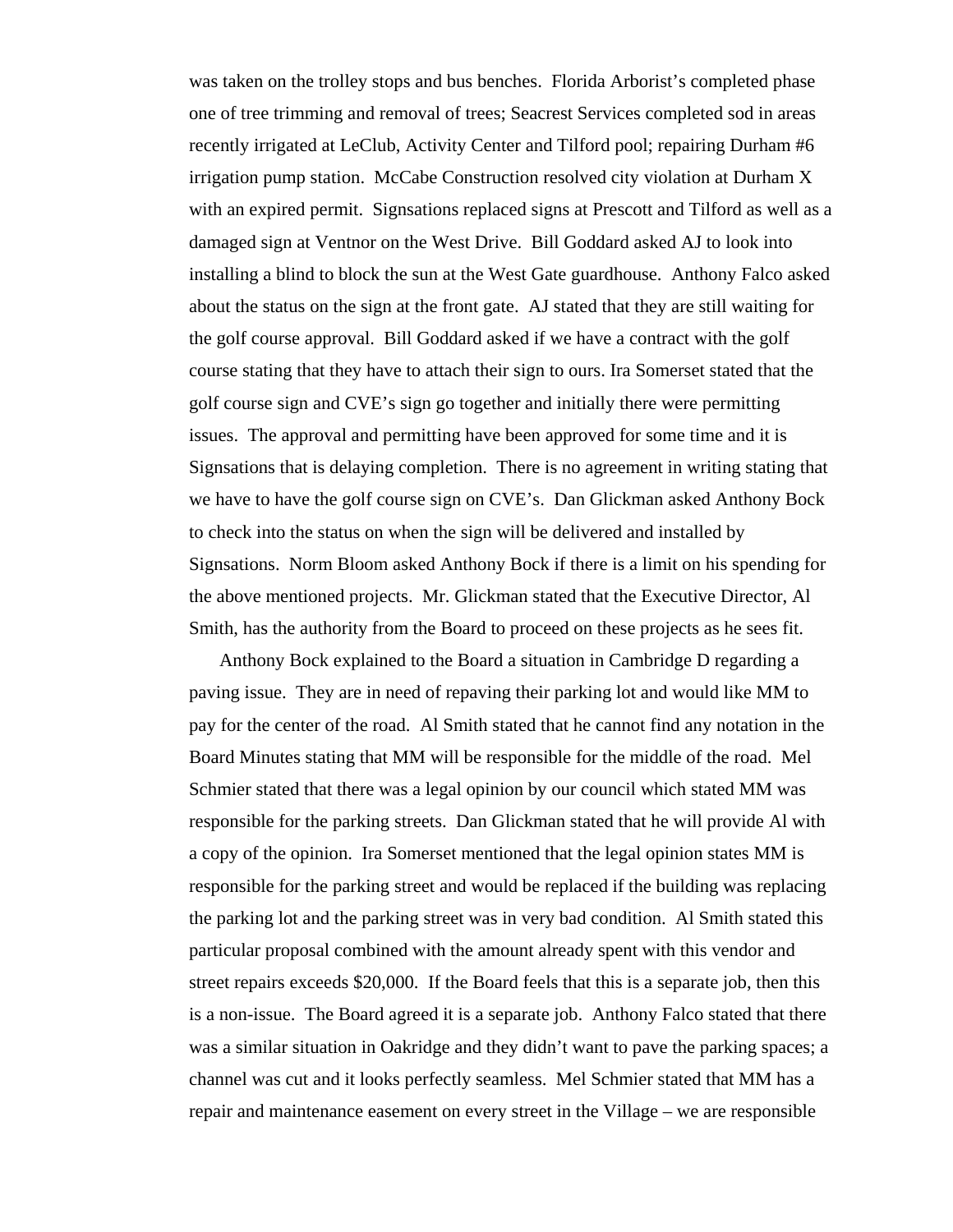for everything including the parking streets (the part of the building that is not the parking spaces).

**(11:29:15)** Mel Schmier asked where we stand on road repair. Al Smith stated that the budget was exceeded in road repair and the sealing and striping account has \$50K that was never touched. Mel Schmier stated that there is a \$250K budget item for non-emergency expenses and any funds needed for road repair should be taken from that account. Al Smith stated that a motion is appropriate to move funds from one account to another. Mel Schmier moved to use the funds from the nonemergency account, which has \$250,000, for the paving in Cambridge D. Bill Goddard seconded. Motion passed 10-3 (Yes: Dan, Norm, Anthony, Gene, Bill, Jules, Jack, Fred, Alan, Mel; No: Ira, Dick, Bob)

#### **(11:49:30) Old Business**

Caryl Berner, who is on official City of Deerfield Beach Housing Authority business, and was not able to attend this Board meeting, has requested that her resolution be postponed until next meeting. Bill Goddard stated that if the motion was tabled it must be brought up at the next Board meeting or it dies. Dan Glickman moved that we postpone Caryl Berner's motion until the next Board meeting. Jack Kornfield seconded. Gene Goldman stated that her motion can be brought up at the next meeting. Dan Glickman withdrew his motion.

### **(11:51:45) New Business**

 Jack Kornfield moved that no Company or individual shall be eligible to contract with CVEMM, if said company or individual employs an immediate family member of or a person who is otherwise connected to an employee of CVEMM or a member of its BOD or its committees or volunteers or contractors. Dan Glickman stated that the motion is not appropriate at this time as it is a complicated issue with no back-up information. Jack Kornfield appealed the ruling of the chair. This was not seconded and the ruling of the chair was upheld.

 Gene Goldman asked if Ira Somerset was going to discuss with the Board the motion that he distributed. Dan Glickman asked Ira to bring this motion up under new business at the next meeting. Ira Somerset stated that he will do whatever the Board would like. Gene Goldman asked Ira Somerset to resend the motion to all BOD members so that they can read it prior to the meeting. After a discussion, Mr. Somerset will submit the motion for next month.